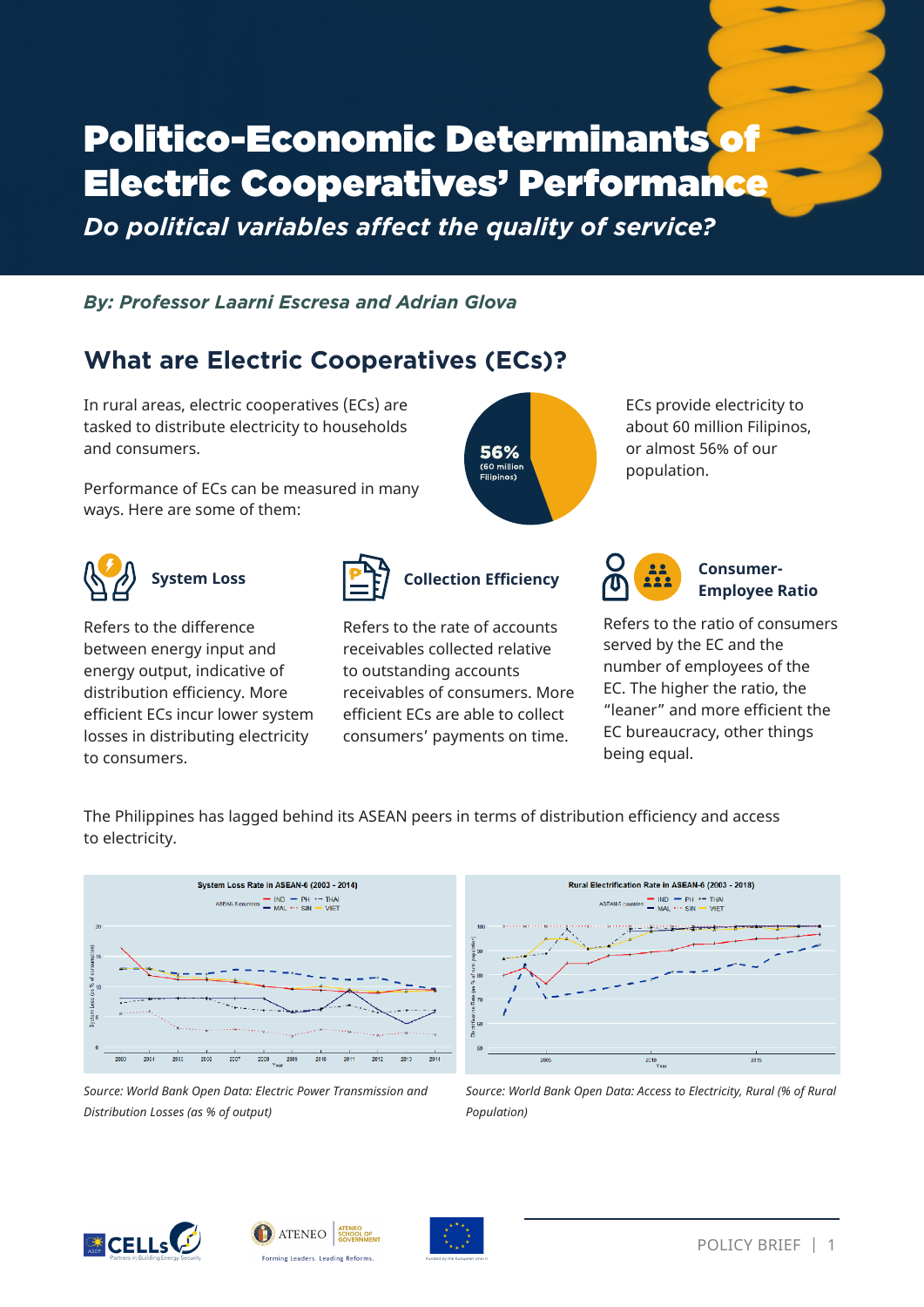## **What research methods were used by the researchers?**

- Statistical tools were utilized by the researchers to gain insights on the performance of ECs in the Philippines. Descriptive statistics provided surface level characteristics of ECs (e.g. technical and financial indicators; spatial and administrative information on their jurisdictions).
- For the modeling procedure, different regression techniques were deployed for the different measures of EC performance. These tools test for statistically significant relationships between explanatory/independent variables (e.g. EC-level characteristics, socio-economic characteristics) and response/dependent variables (e.g. different measures of EC performance). While correlation does not equate to causation, statistically significant relationships between variables provide evidence that said variables move in the same/opposite direction, holding other factors constant.

## **What factors affect EC Performance?**

Based on our findings, the following factors affect EC Performance:



#### **Spatial characteristics**

**EC characteristics**

electricity.

Higher population density and more consumers per circuit kilometer of line correlate to better efficiency for ECs as they drive down the costs of connecting consumers to the grid.

Gigawatt hours (GWh) sold indicates economies of scale, which means ECs become more efficient as they distribute larger amounts of



#### **Economic characteristics**

Higher area per capita income means more efficient ECs as consumers have higher capacity to pay and will have higher demand for quality service.



#### **Political characteristics**

Higher political dynasty index is associated with poorer EC quality of service providing evidence that lack of political competition may adversely affect the performance of ECs.

# **Policy Recommendations**

- 1. Independence of the EC, particularly of the Board of Directors, must be ensured.
- 2. Member consumers should also be encouraged to play a more proactive role in the election of their representatives to the EC. The use of technology and social media could serve to lower the costs of acquiring information and streaming of membership assemblies.
- 3. The management of the ECs should be shielded from political lobbying. Recruitment and retention of highly competent general managers, top managers and employees should be prioritized.
- 4. Institutional reforms to increase political competition should be pursued to improve energy service delivery.

Access the full study via this link.





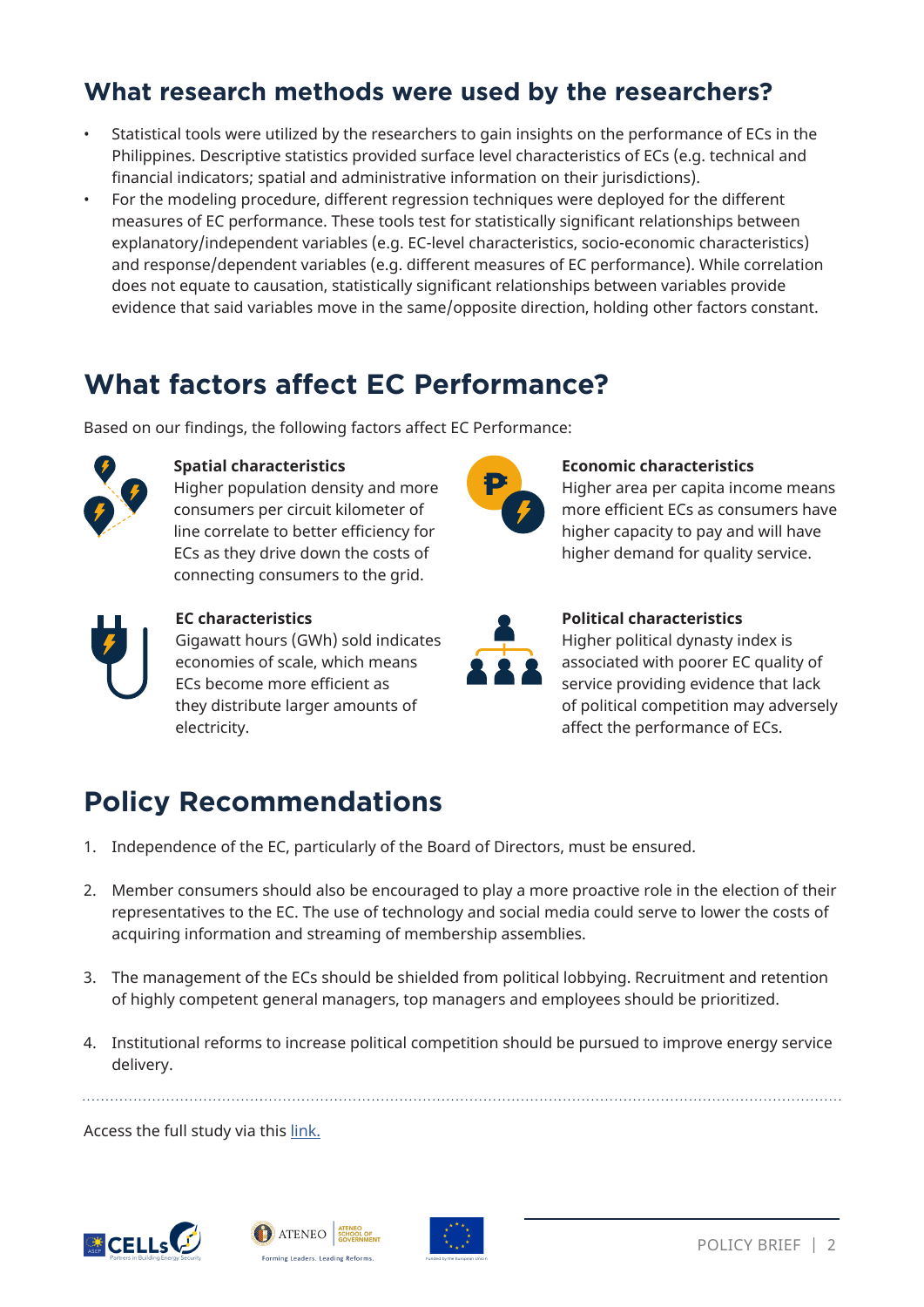# Managing the Energy Trilemma Using Optimal Portfolio Theory

*By: Joyce Lagac and Dr. Josef Yap*

## **Context: What is the Energy Trilemma?**



The energy trilemma refers to the competing objectives of energy security, environmental sustainability and energy equity. For policymakers, balancing the trade-offs among the three dimensions is crucial in the transition from carbon-reliant energy to a sustainable energy system.



### **Energy Security**

Effective management of energy supply from domestic and external sources, reliability of energy infrastructure, and the ability of the energy sector to meet current and future demand.





Achievement of supply and demand-side energy efficiency and development of energy supplies from low-carbon sources.

Accessibility and affordability of energy supply across the population.

**Energy Equity**

## **What research methods were used by the researchers?**



The researchers utilized modern portfolio theory, which seeks to minimize the cost or risk function of a portfolio subject to constraints. In this case, a welfare function was posited to be a combination of rate of return, risk, and the amount of carbon emissions. Return and risk were measured based on the amount of energy generated per PhP1 of investment (i.e. daily power price ratio) of the respective generation technologies.

Simulations were conducted to model the various preferences of energy planners (e.g. equal preference for risk, return and carbon emissions; preference for lower risk; preference for lower emissions; preference for higher returns).







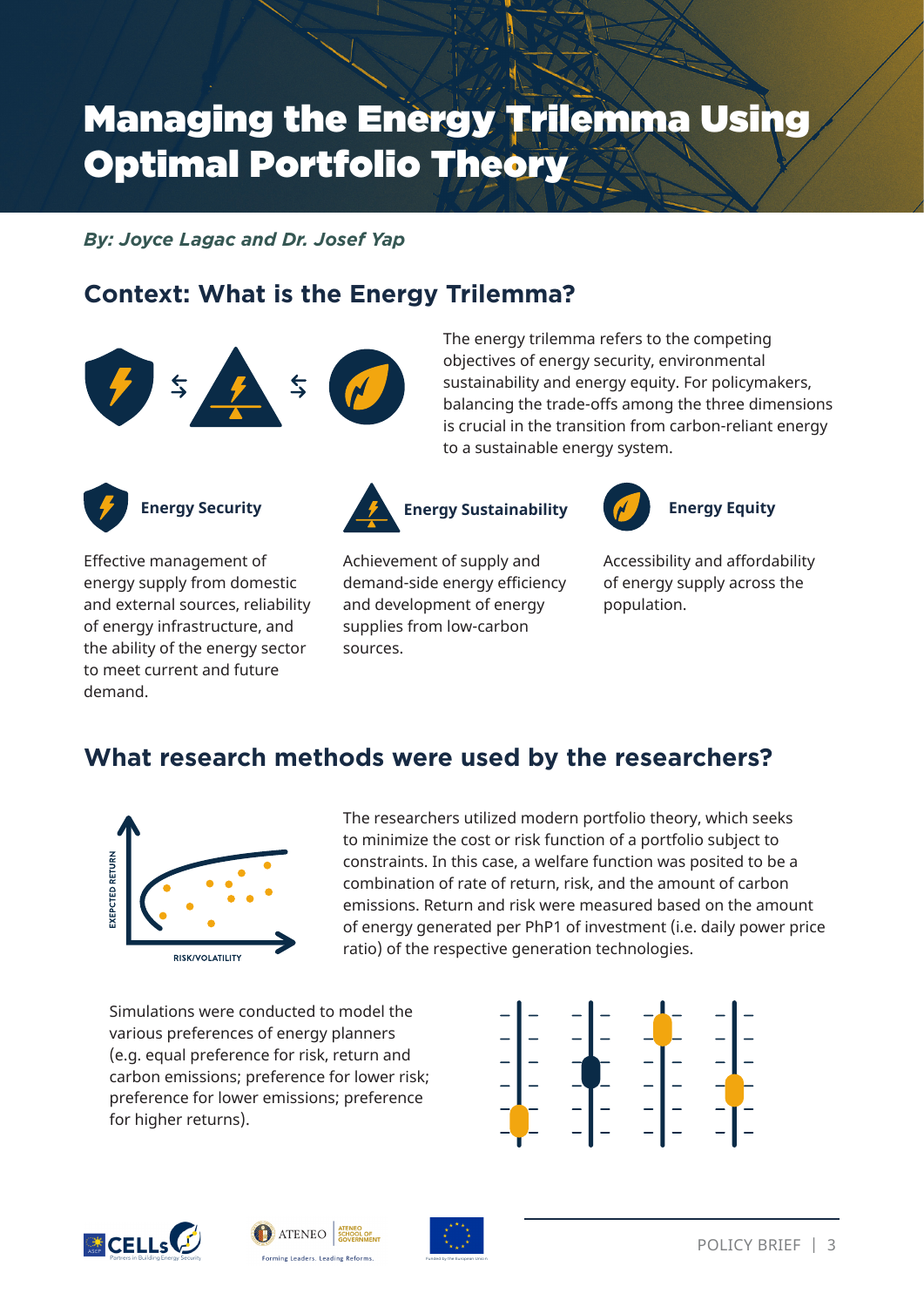- Constraints related to generation technology were incorporated in the simulations to reflect the need to have a reliable baseload capacity, and to consider the availability of renewable energy sources in the Philippines.
- To perform the simulations, publicly available market operations data from the wholesale electricity spot market were used. The data covers the period of February to May 2020, the most recent data available at the time of the analysis.

## **What is the optimal energy portfolio mix based on the simulations?**

Using unconstrained optimization, most scenarios yielded an energy mix of 90% hydro, 3.9% biomass, 3.1% geothermal and 1.9% natural gas. Said results are unrealistic so additional constraints were introduced to the optimization problem to reflect the available energy sources in the Philippines.

For the constrained optimization, additional constraints were added such as a 30% minimum for coal to reflect baseload requirements. For resource availability, a cap of 30% for hydro and 12% for geothermal energy sources were introduced. The simulations yielded optimal energy portfolios with large shares of electricity generated from biomass, coal and hydro.



## **Policy Recommendations**

- 1. The methodology can be used to assess the impact of policies on the welfare of energy consumers. For example, the methodology can be applied to assess the impact of the Feed-in-Tariff (FiT). The FiT affects the expected rate of return of the generation assets and will therefore affect the welfare function. The Feed-in Tariff is an acceptable policy if its introduction translates to a net-increase in consumer welfare.
- 2. An assessment of the Renewable Portfolio Standard (RPS), a policy that requires market players to source a certain portion of their energy supply from renewable energy facilities, can be made using modern portfolio theory. The impact of RPS can be simulated with the estimated changes in the consumer welfare function under different sets of preferences and constraints. This will enable the government to develop roadmaps that will help achieve the maximum level of welfare, subject to the priorities of energy policymakers.

Access the full study via this link.





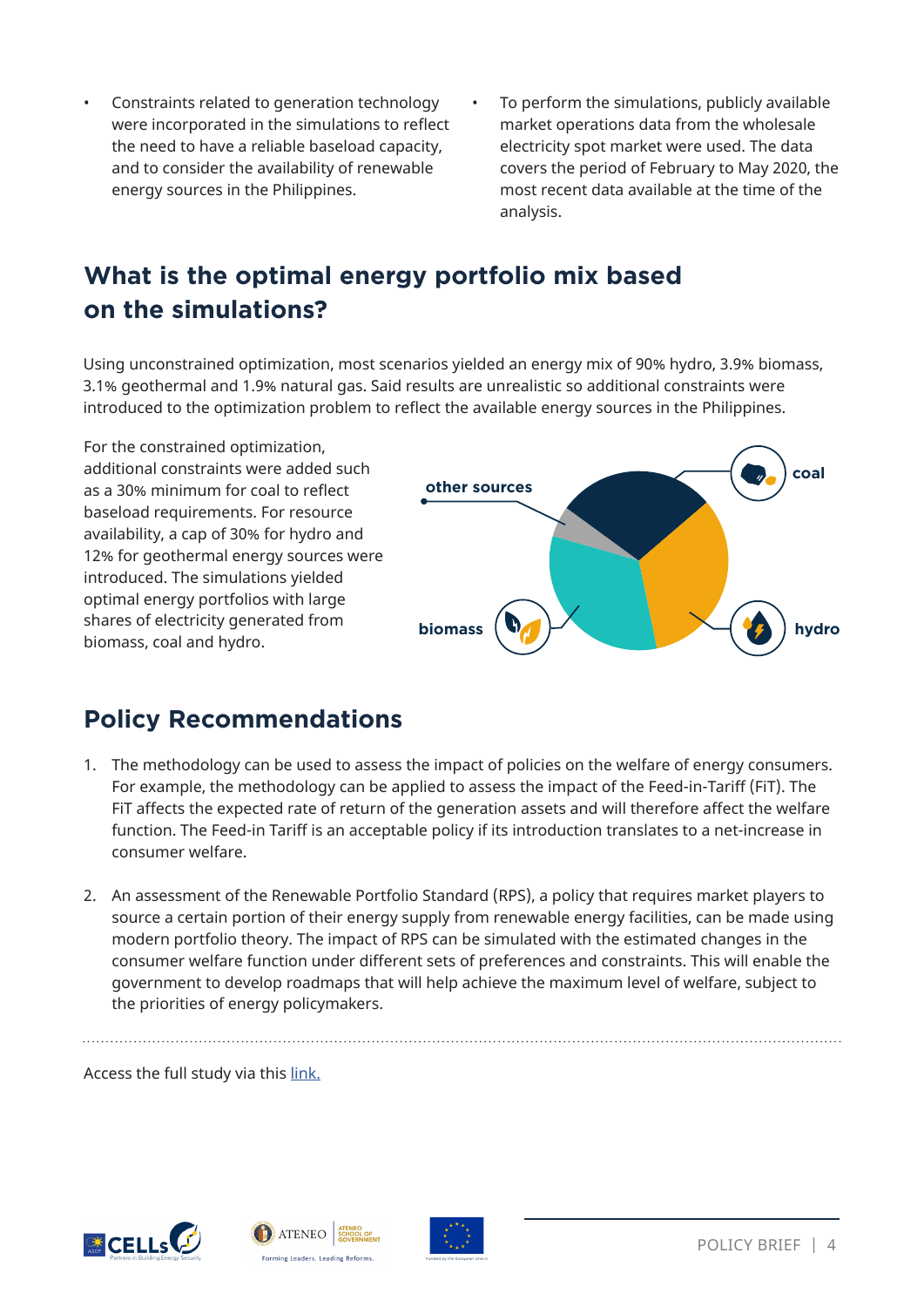# Access to Sustainable Energy in the Philippines: Market Failure and Political Economy Considerations

#### *By: Dr. Josef Yap, Dr. Laarni Escresa-Guillermo, and Atty. Yla Paras*

The Philippine energy sector, characterized with one of the lowest electrification rates in Southeast Asia; the second highest electricity tariff in Asia; and a stagnant share of renewable energy over the last two decades, has lagged behind its regional peers.

One can readily argue that the underdeveloped energy sector has constrained economic growth. Such problems have occupied the attention of policymakers, culminating in the passage of key reforms such as the Electric Power Industry Reform Act of 2001 (EPIRA) and the Renewable Energy Act of 2008. Despite efforts to reform and restructure the energy sector, much work has to be done to ensure that it will play a key role in sustainable development.



In this context, ASEP-CELLs posits a framework to explain and justify the need for policy interventions in the energy sector (Yap et.al., 2020). The framework is centered on market failures and political economy factors that have hindered progress in government-led initiatives. Economic reasoning and insights on politico-economic bargaining are used to assess and recommend measures that would enhance the welfare of the general public.

### **Some Market Failures in Access to Electricity**



#### Missing markets can be observed in communities that remain unconnected to the grid, mostly in Mindanao. Remote islands are not connected to the main grid because it is not profitable to do so. This is a market failure as electricity is not being produced although needed.





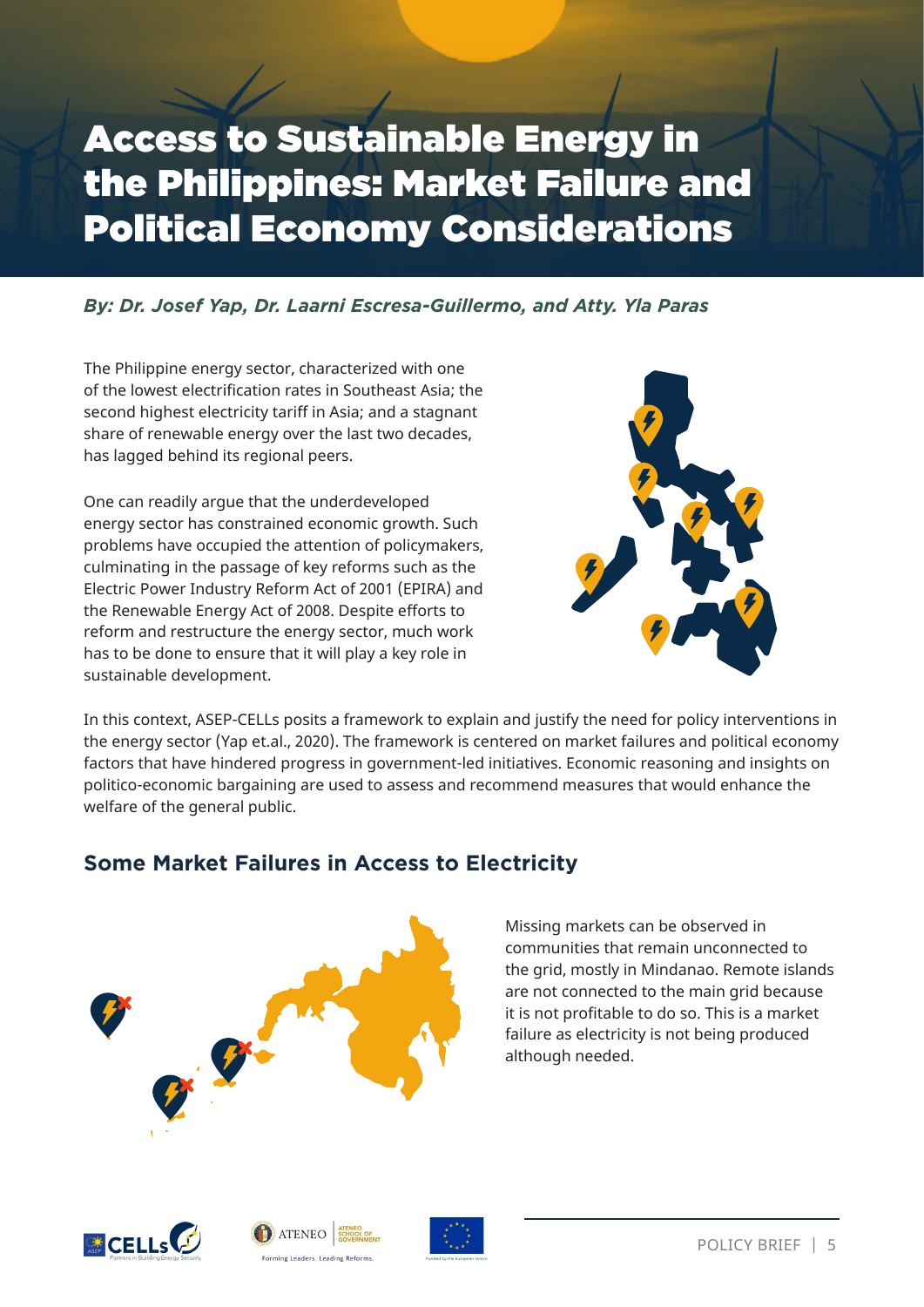Fabella  $(2018)^1$  also describes possible market failures related to Power Supply Agreements (PSA). Noteworthy of these are:



Possible abuse of market power as generation companies (Gencos) may dictate the terms of the PSA on small distribution utilities (DUs) and electric cooperatives (ECs).



Possible transfer pricing since the law allows DUs to procure up to 50% of power purchases from propriety/affiliated Gencos.



Coordination failure: small fragmented ECs and DUs cannot aggregate their demands into bid-attractive volumes.

#### **Some Market Failures in Energy Efficiency**



Environmental externalities are a common source of market failure in energy efficiency. Without policy interventions, there may be an overuse of energy relative to the social optimum. At the same time, lack of government support may result in underinvestment in energy efficiency and conservation.



Consumers face information asymmetries such that they do not have information on the operating costs between more-efficient and less-efficient goods (e.g. appliances). This hampers the investment decision-making of consumers.



Behavioral failures are also associated with energy efficiency. Prospect theory of evaluating gains and losses based on a reference point, risk-aversion such that welfare losses are weighted more than gains, and bounded rationality can be tied to the decisionmaking of agents, leading to under or overinvestment in energy efficiency.

#### **Some Market Failures in Renewable Energy**



Environmental externalities primarily motivate the interest in renewable energy. The pollutants caused by the combustion of fossil fuels are not adequately priced without a policy intervention. This can lead to overuse of fossil fuels and underuse of substitutes like renewable energy sources. Similarly, there will be no incentive for firms to find technologies that reduce emissions absent policy measures.

Imperfect information may lead to coordination failures, particularly in coordinating investment decisions between generation and transmission. This is particularly true for variable renewable energy, like wind and solar, as they are location-specific.

1 Fabella, R. V. 2018. The Market Testing of Power Supply Agreements: Rationale and Design Evolution in Powering the Philippine Economy: Electricity Economics and Policy, edited by M. V. Ravago, J. A. Roumasset, and R. A. Danao. Quezon City: University of the Philippines Press.